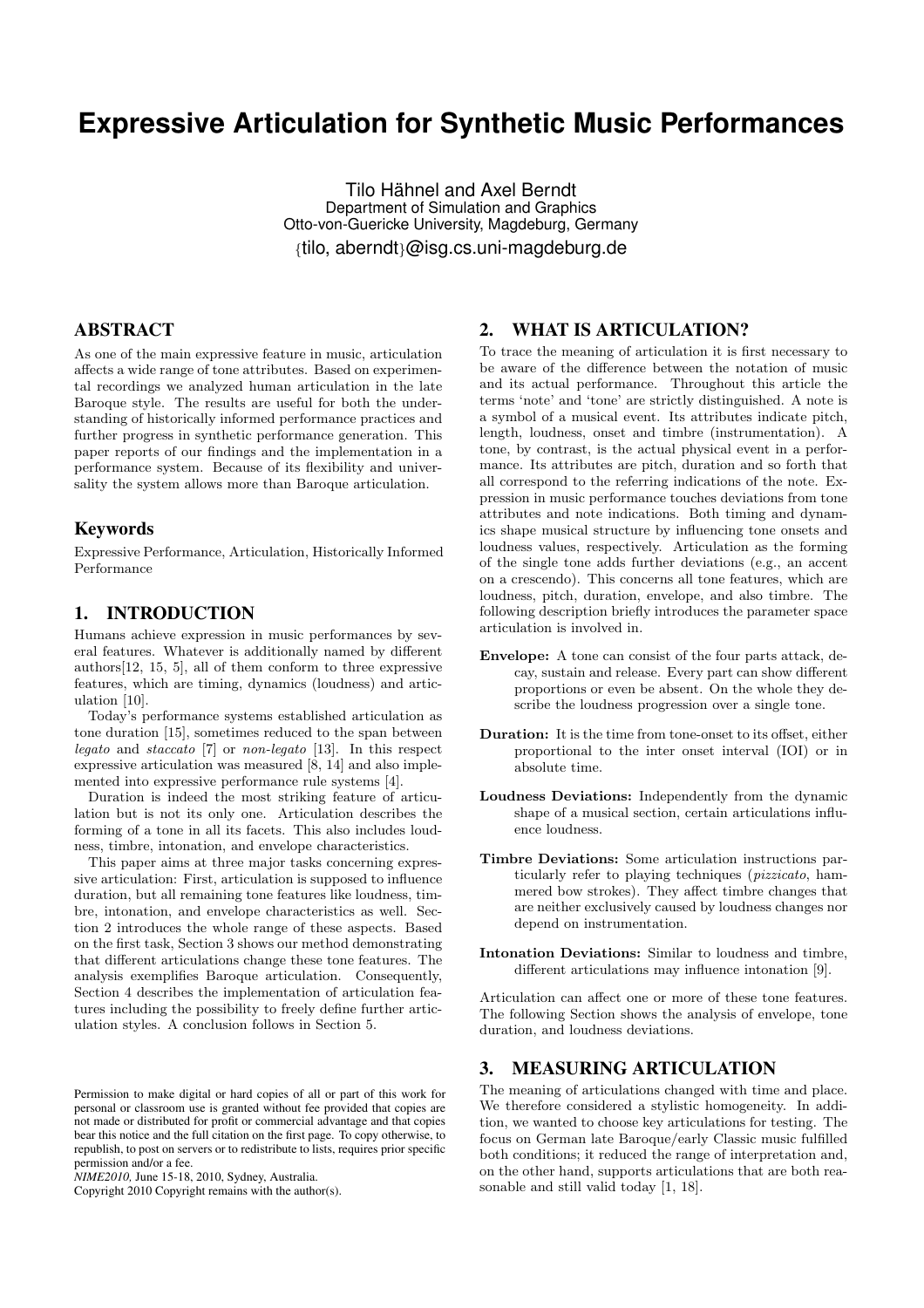

Figure 1: Exercises from Mozart: a(original) and b(experimental); Reichardt: d-h; \*: additional.

#### 3.1 Methodology

Figure 1 shows all articulations that were analyzed. They are described as follows [1, 17, 18, 19]:

- tenuto: Tones are to play as long as possible but clearly separated from each other.
- neutral: If notes are without any annotation it is to decide how to articulate them. This depends on the respective common practice. The analysis refers to a prominent example in Baroque music: Eighths (quavers) in the accompaniment are played short [17, 19].
- staccato/staccatissimo: It means very short/ as short as possible.
- **bow vibrato:**  $\frac{1}{1}$  All notes under a slur are played by a continuous increasing and decreasing bow pressure but without any stopping of the bow stroke.
- portato: <sup>1</sup> All notes under a slur are played with one bow stroke but clearly separated by stopping the bow.

Because most standard Baroque articulation instructions emphasize duration, two special articulations with an emphasis on (string) playing technique were added (Figure 1g and h).

We recorded ten professional musicians playing Baroque and modern instruments; altogether we recorded 14 different instruments, including strings, brass and woodwinds. The exercises followed eighteenth century articulation practises that had been taken from two major treatises on violin playing: Johann Friedrich Reichardt [19], i.e., Reichardt exercise, and Leopold Mozart [17], i.e. Mozart exercise, as shown in Figure 1.

Two AKG 1000 microphones were placed two meters in front of the instrument. A larger distance would have entailed less loudness differences and increased recorded reverberation. On the contrary, a closer position would carry the risk that body movements influence the position of the

| articulation           | max percentile |              |              | offset percentile |              |              |
|------------------------|----------------|--------------|--------------|-------------------|--------------|--------------|
|                        | 25             | 50           | 75           | 25                | 50           | 75           |
| tenuto<br>neutral      | .363<br>.339   | .661<br>.469 | .780<br>.586 | .799<br>.692      | .893<br>.771 | .963<br>.876 |
| bow vibrato<br>portato | .413<br>71     | .495<br>95   | .571<br>124  | .693<br>.533      | .780<br>.727 | .812<br>.769 |
| staccato               | 73             | 87           | 101          | .532<br>160       | .567<br>173  | .744<br>225  |
| staccatissimo          | 60             | 80           | 102          | .466<br>143       | .523<br>161  | .624<br>189  |

|  | Table 1: Loudness distributions show time propor-       |  |  |
|--|---------------------------------------------------------|--|--|
|  | tions to IOI, except italic letters that are ms values. |  |  |

instrument. Regarding the directional characteristics of instruments, this would have affected the recorded loudness values too much. Being aware that recorded decibel values depend on all recording conditions, we ran a dynamic range test with the same setting. So all decibel values additionally were analyzed proportionally to the piano – forte range. Tone onsets were extracted automatically by using the Sonic Visualiser<sup>2</sup> and onset detection algorithms based on energy changes in frequency bands as well as power fluctuations described by Duxbury et. al [6]. Missing and mismatched onsets were manually revised, for instance, if no or more than one onset were found on a single tone. Recordings were excluded, if musicians misinterpreted the annotations or were not able to perform them (the bow-vibrato is a particular string annotation, so brass or woodwind instruments were not recorded).

In the Reichardt exercises (see Figure 1c–h) all tones that belonged to the same articulation were averaged for every recorded instrument (see Figure 2). Envelope differences, release phase and reverberation impeded a definite offset detection. To indicate offsets we decided to label an offset marker where the loudness falls below 66 percent of the particular loudness range of the particular mean articulation. There the loudness decreased intensely but the signal was obviously not disrupted by reverberation. Figure 2 shows the offset markers for all averaged articulations that were played by one musician with one string instrument. Even if the offset marker and the real offset point differed, most articulations could be distinguished by the offset markers. In addition to onset and offset markers, we inserted maximum markers where the maximum loudness was reached. The combined onset, maximum and offset markers allowed a clear distinction of all tested articulations.

#### 3.2 Results

The results taken from the experimental recordings concern duration, loudness and envelope characteristics. In all tests no systematic differences were found between modern and Baroque instruments or between string, brass and woodwinds. Admittedly, modern instruments showed an increased maximum loudness value but no differences regarding the piano–forte range.

#### *Duration*

Table 1 summarizes the results of the Reichardt exercise. Every position of the maximum and offset markers was analyzed in absolute time (absolute condition) and proportionally to the IOI (proportional condition). With a comparison of the dispersion—represented by the interquartile range (IQR)—different time attributions were made: The

 $\overline{^{1}$ Both annotations differ in Baroque string playing [16, 17] and largely in later epochs. The definition refers to the experimental exercises.

 $^{2}$ www.sonicvisualiser.org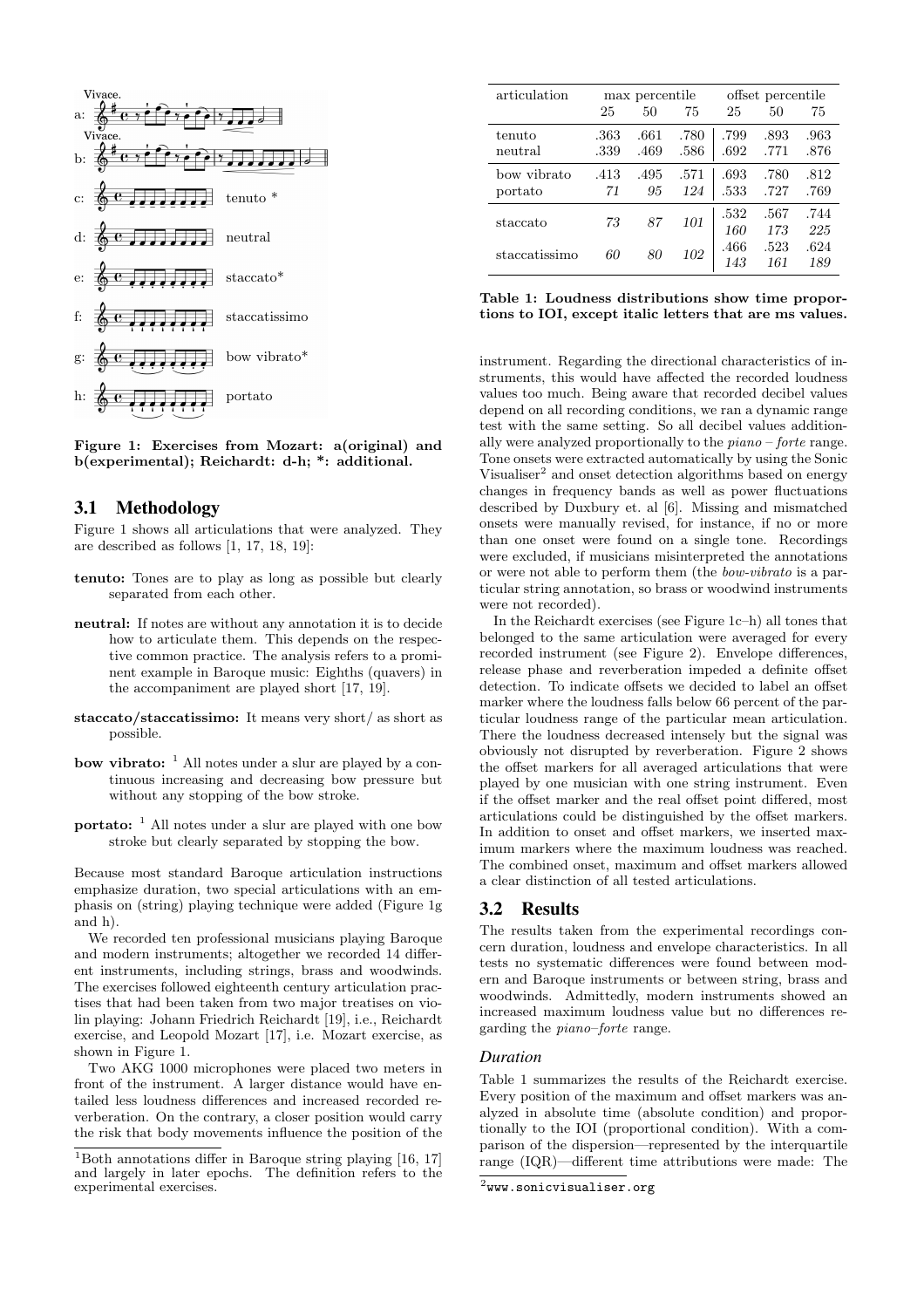

Figure 2: Mean envelopes for one performer playing a modern violin. Dots=offset markers.

duration of particular articulations can always be the same proportionally to the IOI or depend on absolute time. If the duration depends on the IOI, the IQR is smaller in the proportional condition than in the absolute condition. For example: Legato tones are defined to last 100 percent of the IOI. So the IQR in the proportional condition is zero, but the millisecond range, and therefore the dispersion for the absolute condition, would be as large as note values and tempi could ever be. Tenuto, neutral, and bow vibrato showed a smaller IQR in the proportional condition. Thus they depend on the IOI. On the contrary, we found smaller IQRs in the absolute condition for the staccatissimo, staccato, and portato with respect to the maximum. The offset IQR differences were very low for the staccatissimo and  $staccato<sup>3</sup>$ , but the IQRs were still lower in the relative condition. A summary of the attributions is given in Table 2. If the IQR was smaller in the absolute condition, the values in Table 1 were given in milliseconds.

#### *Loudness Deviation*

The median loudness range from piano to forte was 21.4 dB. To detect general loudness differences in the Reichardt exercise, the mean loudness of every articulation was compared to the neutral mean loudness (see Table 3). As one can see, staccatissimo and tenuto were played louder than neutral.

In the Mozart exercise the first six notes were played in two different ways<sup>4</sup>: Figure 3 shows the median decibel values referring to the quietest tone for every of both accen-

<sup>3</sup>IQR differences: tenuto = 0.39, neutral = 0.05 and  $staccato = 0.009$ .

<sup>4</sup>Two of the 14 recordings did not fit to one of these strategies and were excluded.

| articulation                                                              |                                  | relation of time progression<br>prop. to IOI absolute time |
|---------------------------------------------------------------------------|----------------------------------|------------------------------------------------------------|
| legato & tenuto<br>portato<br>staccato $\&$ staccatissimo<br>bow vibrato  | max, off<br>оff<br>att, max, off | att<br>att, max<br>att, max, off                           |
| envelope                                                                  | prop.                            | absolute                                                   |
| attack, decay shape<br>long tone sustain<br>short tone sustain<br>release | X                                | X<br>X<br>X                                                |

Table 2: Tone dependencies on time (prop=proportional, att=attack, max=maximum loudness, off=tone offset).

| artic.                        | dВ              | %             | artic.                                               | dВ                                          | %                        |
|-------------------------------|-----------------|---------------|------------------------------------------------------|---------------------------------------------|--------------------------|
| tenuto<br>staccato<br>portato | 1.62<br>$-1.72$ | 7.6<br>$-8.0$ | neutral<br>$-2.14$ $-10.0$ staccatissimo<br>bow vib. | $\overline{\phantom{0}}$<br>2.23<br>$-1.88$ | $\sim$<br>10.4<br>$-8.8$ |

Table 3: DB differences from neutral articulation  $(=$ artic.) and proportionally to *piano–forte* range.

tuation concepts. The accent levels were similar to those being extracted from the Reichardt exercise. Remarkably, the last tones were played with a slightly crescendo in both versions.

The second bar of the Mozart exercise included a crescendo that in fact belongs to dynamics. Yet, we found changes in tone duration instead of loudness changes: Figure 5 shows two samples of a crescendo with a staccato articulation, taken from the second bar of the Mozart exercise. Unlike the violin, which continuously increases its loudness, the Baroque bassoon successively increased duration within the staccato range.

#### *Envelope*

Table 1 shows the position of maximum loudness, which is the attack time of short tones. Long tones are different, for their maximum sustain loudness can be on a very late position and raise above the attack maximum. In the portato condition of the Reichardt exercise, the maximum marker (see Table 1) and loudness values (see Table 3) were quite similar to the staccato articulation, but its tone duration was closer to the *neutral* articulation (see Table 1).

Furthermore, there were cases of tones being as short as a staccatissimo or even shorter but with a clearer sound that resulted from a more concrete pitch and cleaner timbre: These were short tones bounded on previous *legato* tones (see Figure 4).

#### 3.3 Discussion

Articulations differ not only in duration, though it is the most prominent feature. Tenuto, staccato and staccatissimo were discriminated by duration. Short articulations like the staccatissimo and also the *staccato* did not completely turn out to be proportional to the IOI. Further analysis should focus on this problem in particular, for it is not unthinkable that *staccato* and *staccatissimo* offsets depend on absolute time, which may be additionally influenced by the absolute IOI. Consequently, the staccatissimo as an "as short as possible" articulation showed an envelope nearly reduced to its attack and release. Thus, the fastest possible tempo in a tenuto articulation can be deduced from these differences: It is reached if the notes are as short as the staccatissimo attack (it corresponds to the maximum of 80ms, see Table 1) and at the same time correspond to the tenuto proportion. This is fulfilled by playing sixteenth notes at 167 quarter notes per minute. In his masterpiece on Baroque



Figure 3: accentuation strategies (median dB values) for the first six notes of the Mozart exercise.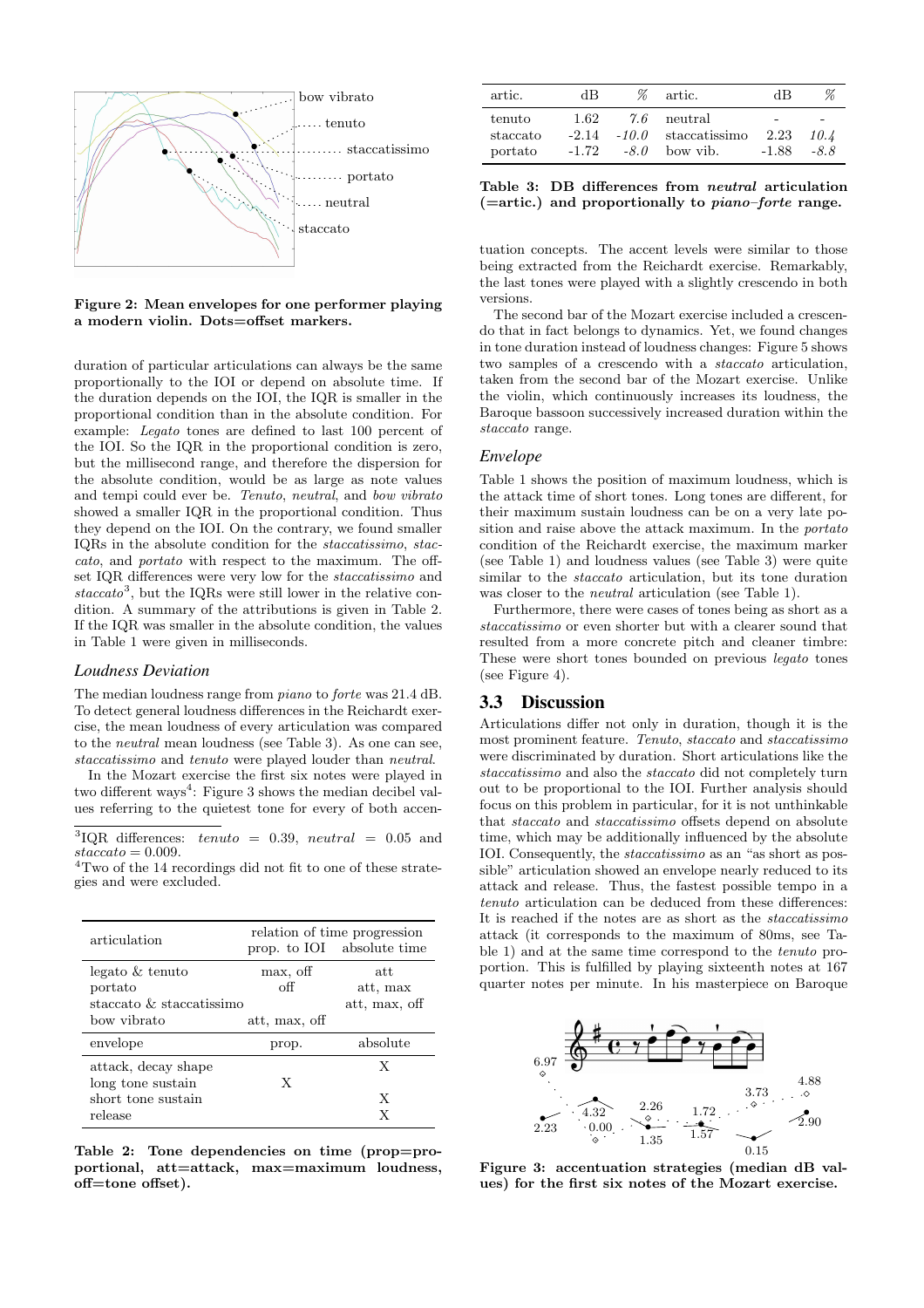

Figure 4: Tone transition from  $f\sharp$  to d during the first bar of the Mozart exercise (see Figure 1).

flute playing, Johann J. Quantz [18], composer and flautist to King Friedrich II, wrote that the shortest notes should not be played faster than sixteenth notes in 150–170 quarter notes per minute!

The annotations portato and bow vibrato refer to playing technique rather than to tone duration. This mainly resulted in envelope differences. Independently from loudness, the attack transition is highly responsible for the tone character [20]. With a different playing technique the excitation of a tone gets modified, resulting in changes of the envelope and the perceived sound. However, the attack time is not the minimum limit. Short tones bounded on previous legato tones need no extra energy input to build up an attack. They take over the previous energy and only change pitch. This often occurs at the last note under a slur and can result in a very short duration (Figure 4).

Certainly, only the envelope was analyzed and no timbre deviations; indeed, it can be argued that timbre alters systematically with different articulations, too. This, of course, requires further investigations of timbre deviations as well as in pitch deviations.

Another finding concerned loudness: Being not as obvious as the duration feature, the analysis showed that articulations can also include accents. So the staccatissimo did in contrast to the staccato.

Furthermore, we found evidence for an interweaving of different expressive features, particularly articulation and dynamics: In a crescendo task (see Figure 5) the violin continuously increased loudness, whereas the Baroque bassoon rapidly reached its limits. Incapable to get louder, the musician increased the emerged energy sum by successively lengthening the tones. Normally, articulation is not the expressive feature responsible for a crescendo, but in this case it overtakes what dynamics cannot fulfil.

In addition, we were confronted with a slightly crescendo at the end of the first bar of the Mozart exercise. As an



Figure 5: Crescendo from second bar of the Mozart exercise (see Figure 1).

underlying cause the subsequent crescendo may explain this (see Figure 1b): The first tone of the second bar is the first tone of the crescendo and usually quieter than the previous. Consequently, this previous tone, which is the last tone of the first bar, has to become louder and therefore causes this slightly crescendo.

The analysis was restricted to Baroque articulation. It is expected that differences in style have an effect on all values that were found in this study. However, stylistic differences will hardly revise the fact that articulation influences every tone feature.

From a musicological perspective, the analyzes serve as a first step towards a greater compilation of different articulation style phenomena. Future research should not only consider other styles but also focus on nuances of single articulations. Finally, the simulation of different performance styles shall offer a new approach for listening analyzis.

Therefore, it is a challenge for signal processing to extract deviations of timbre, pitch and offsets. To detect reliable offsets it is not suitable to restrict research to MIDIinstruments. One possibility might be to involve visual performance information.

The question of random fluctuations also remains unanswered. In this way progress can be achieved by interdisciplinary approaches, including further psychomotor discoveries.

# 4. IMPLEMENTATION

Articulating a note means more than changing its duration. The investigations described in the previous Section reveal, for instance, a very distinctive loudness component which did not derive from conventional dynamics or metrical accentuation.

Furthermore, all articulations are not created equal. Identical instructions are rendered differently in different stylistic or expressive contexts. It can even be inhomogeneous within one and the same style. A neutral articulation in a light-footed Baroque dance is shorter and more detached than in Baroque hymns. Moreover, the articulation vocabulary is not fixed. The basic articulations, as introduced and analyzed in the previous Section, were established in the Baroque era. The Romantic period and Serialism, however, invented a lot of further articulations, mostly finer differentiations of the Baroque articulations. In addition, multiple articulation instructions can be combined. A typical example is the addition of an accent over a somehow articulated note for additional dynamic emphasis.

Our approach to articulation in synthetic performances shall provide this flexibility and extensibility. This would, for instance, facilitate an analysis-by-synthesis approach to expressive articulation and further customization.

All implementations were done in a MIDI-based music engine framework [2]. It loads the raw MIDI data and several performance styles in XML format which explicitly describe how to render expressive MIDI sequences. Such a performance style includes information on all performative aspects such as tempo, rubato (self-compensating microdeviations in timing), asynchrony, 'human' imprecision, dynamics, metrical emphasis, and, of course, articulation. It can be created, for instance, by a performance generation system and/or manually edited. Regarding the aspect of articulation, the following formalisms have been developed and implemented.

#### 4.1 Concept

The basic idea is to formally separate the definition of articulations from their application to the concrete musical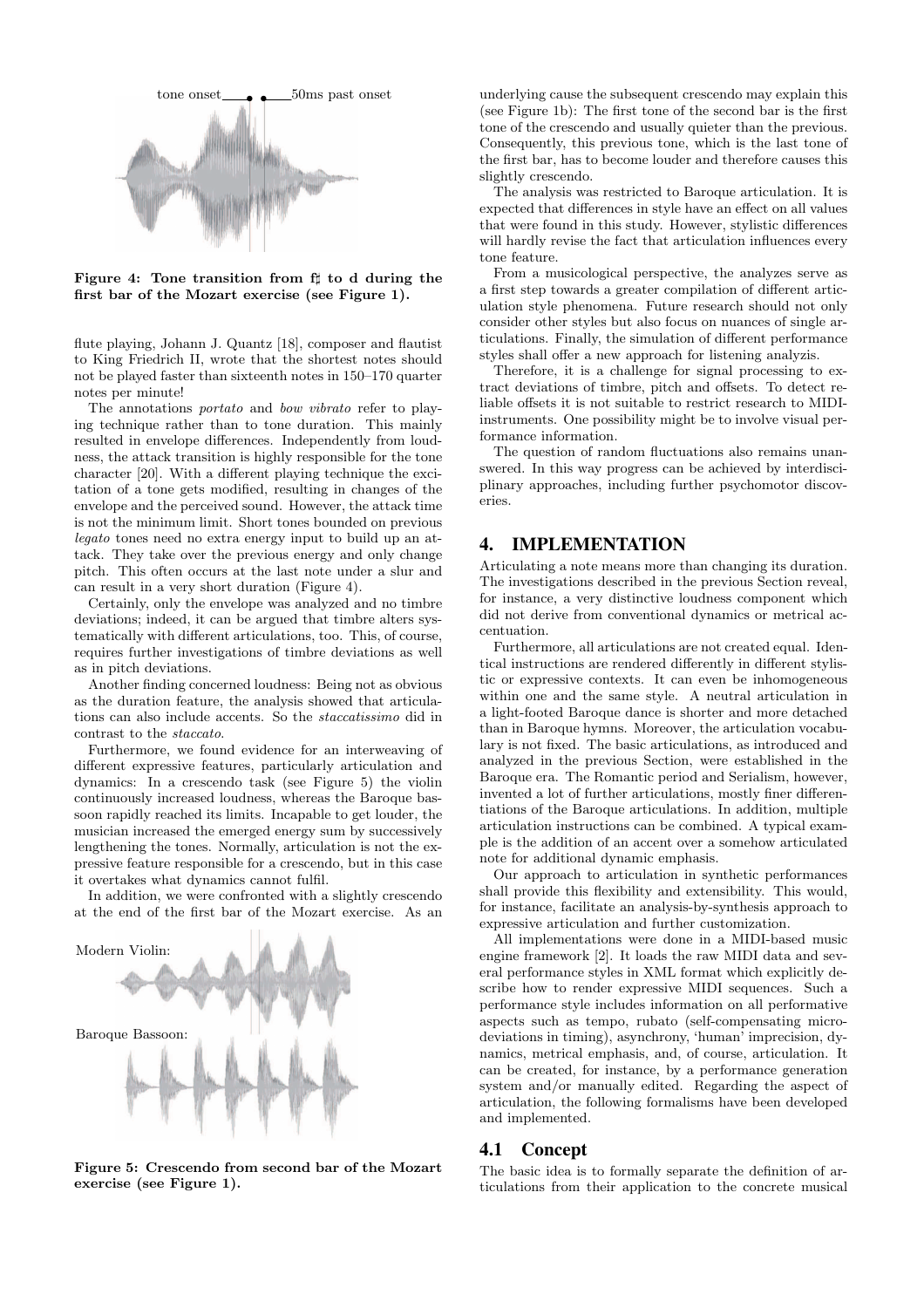context. Therefore, the formalisms articulation style and articulation map are introduced.

An articulation style is a pool of articulation definitions. One such definition describes the manipulations which the articulation makes to an input note. The developer can freely edit them and create any, even new, articulations. Several styles with possibly differing definitions can be defined.

An articulation map is a sequence of instructions to articulate a concrete musical context, in our implementation a raw MIDI sequence. Only high-level descriptors are used which act as lookup references to the definitions in an articulation style. Articulation maps can be manually edited or output of a performance generation system. For playback, the instructions are then rendered into an expressive MIDI sequence.

### 4.2 Articulation Style

An articulation style  $S_s$  ( $s = 0...t$ ) is an element of a set of styles  $S = \{S_0, ..., S_t\}$ . It is a set of articulation instructions.

$$
S_s = \{I_0^s, ..., I_j^s\}
$$

An articulation instruction defines the manipulations it applies to a raw note by a list of manipulators.

$$
I_i^s = (M_0^{s,i},...,M_n^{s,i}): i = 0...j, n \ge 0
$$

One such manipulator is a triple which indicates mode and value of the manipulation, and the note attribute to be changed.

$$
M_m^{s,i} = (mode_m^{s,i}, attribute_m^{s,i}, value_m^{s,i}) : m = 0...n
$$

Possible attributes to change are the note's duration and velocity. Three manipulation modes are distinguished

$$
attribute := \left\{ \begin{array}{cl} value & : & set \ mode \\ attribute + value & : & add \ mode \\ attribute \cdot value & : & percent \ mode \end{array} \right.
$$

Negative results are restricted in either case. The implementation further rounds the results to integers for proper performance in MIDI. If the velocity attribute is modified, the result is capped if greater than 127. While the set mode sets the attribute absolutely, the add and percent mode assume that the attribute is already set at the basic value (e.g., dynamics). Articulation quasi adds finer differentiations.

For the manipulation of duration values the implementation provides a millisecond version. Thereby, it allows to set durations not just in MIDI ticks but also in milliseconds. Corresponding timing conversions are described in [3].

In the implementation, the indices  $s$  (style index) and  $i$ (instruction index) were replaced by unique name strings. These descriptors are used in the articulation map as lookup references. They ease the manual editing of articulation maps as they allow to call a spade a spade. This is particularly necessary for sample-based MIDI playback. The Vienna Instruments sampler [21], for instance, provides specialized sample sets named 'staccato', 'legato', 'portamento', 'pizzicato' and so forth. These have to be triggered separately by designated controller messages. If an instruction with a known name occurs, our system automatically activates the respective sample set. The current vocabulary comprizes the terms 'portamento', 'legato', 'moltoLegato', 'legatissimo', 'nonlegato', 'portato', 'marcato', 'tenuto', 'staccato', 'staccatissimo', 'spiccato', and 'pizzicato'.

Nonetheless, the developer is free to define and name any articulation. Only the neutral articulation plays a special role. If an articulation style defines a neutral articulation, it is applied to all notes except for those with individual instructions in the articulation map.

## 4.3 Articulation Map

The articulation map is a sequentially ordered list with two types of elements, style switches and articulators. A style switch is a tuple

$$
switch = (d, s) : d \ge 0, S_s \in \mathcal{S}
$$

with the tempo-independent date  $d$  (e.g., in MIDI ticks) from when on articulation style  $S_s$  acts as the underlying style, quasi as the lookup style. Its range is terminated by the date of the next style switch. The first element in an articulation map has to be a style switch.

The other elements in the map are articulators. This is a tuple

$$
articulator = (note, (i_0, ..., i_k)) : I_{i_{0...k}}^s \in S_s, k \ge 0
$$

that indicates the note note to be articulated, and the articulation instructions  $I_{i_{0...k}}^s$  therefore. The instructions are successively applied to the note. In this way, instruction combinations are possible, like tenuto and accent, or even double accent (one accent may raise the velocity by a certain amount, double accent does it twice then).

But the note to be articulated must be located in the MIDI sequence. All necessary information therefore are given by the note term. It is a list of properties (date, pitch, duration, MIDI channel and port). Most of them are optional, only the date (in MIDI ticks) is always required. If the given information allow no clear discrimination of several notes, all contemplable notes are articulated.

#### 4.4 Discussion

The described system allows to model a broad variety of articulations. All basic articulations and a big spectrum of nuances are possible. The quality of the sounding results depends, of course, also largely on the underlying sound technology (quality of samples or synthesized sound). Nonetheless, the expressive intentions of the articulation are still discernible, even with low-quality sounds.

The system implements articulation manipulations in the loudness and duration domain. Even the timbre domain can be handled to a certain extent through specialized sampler control. Serious boundaries exist with regard to envelope and pitch/intonation. The latter can be added easily: The manipulators' attribute domaine can be extended by pitch. The respective changes can be implemented by pitch wheel controller messages.

The flexible manipulation of envelope characteristics, by contrast, necessitates more access to the sound generation process. Special playing techniques, like con sordino/muting the instrument, bowing with bridge proximity, playing and singing into the mouthpiece at the same time etc. necessitate advanced synthesis methods and full synthesizer control.

Up to now, articulations are rendered into MIDI sequences without any variance. A human performer is not able to reproduce an articulation that exactly, though. By a certain random variation further liveliness can be introduced. But which amount of variance would be reasonable, anyway? It can be more for layman musicians and less for professionals. Concrete values are still unknown and await detailed analysis and evaluation.

Similarly, our implementation uncovered a further very fundamental question. Is articulation additive? A staccato articulation may set the tone length to 170ms. Adding a marcato articulation may shorten the tone length by further twenty percent and raise its velocity to the next dynamic